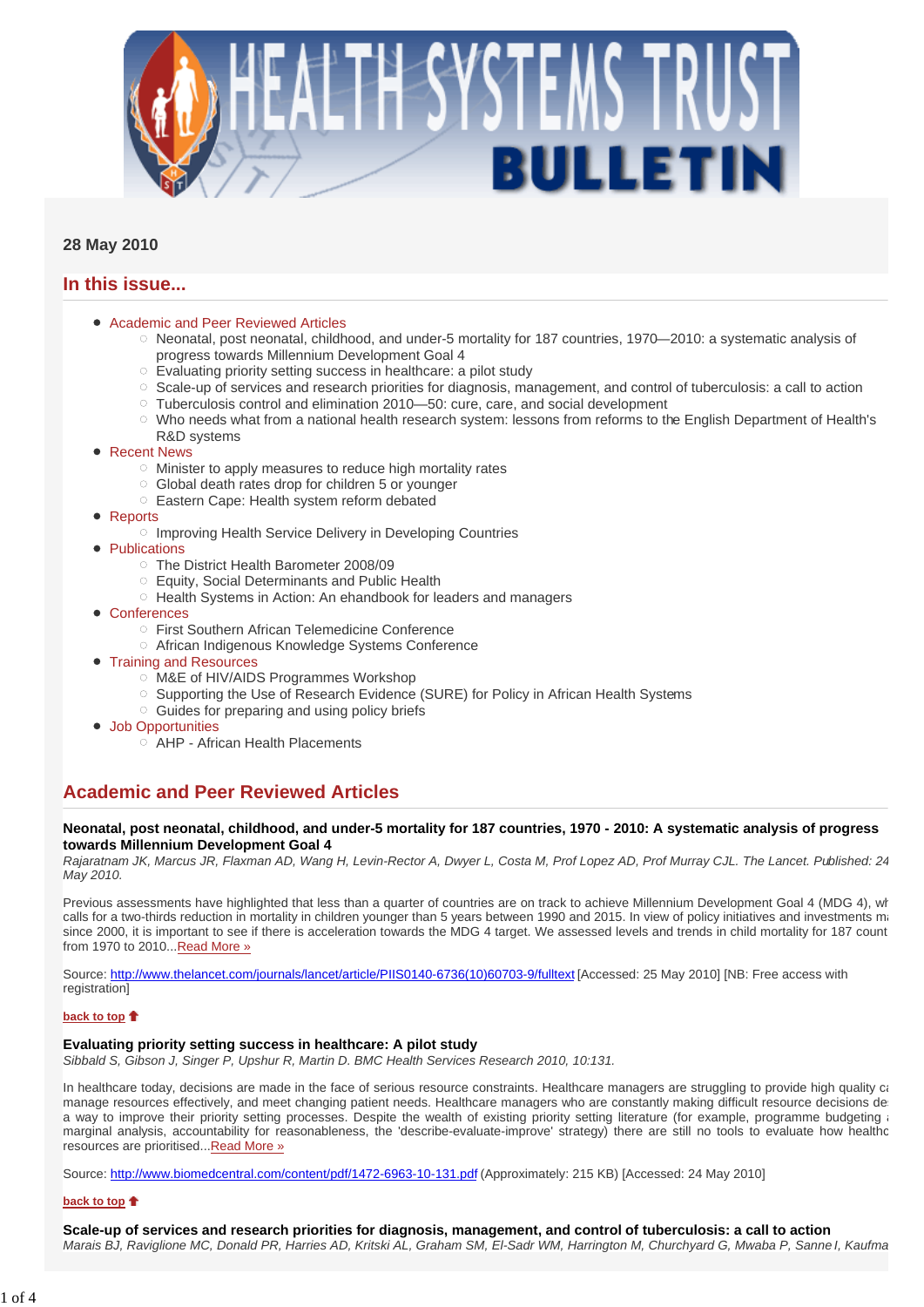SH, Whitty CJ, Atun R, Zumla A. The Lancet. Published: 19 May 2010.

Substantial progress has been made in the past 15 years to scale up diagnostic services and treatment of tuberculosis. By 2008, virtually all count had adopted WHO's Stop TB Strategy; the global case detection rate of sputum-smear-positive tuberculosis rose from 15% in 1995 to 61%, and treatment success rate from 77% to 87%. However, despite these important achievements, control of the global tuberculosis epidemic rema elusive, and present control efforts need to be improved if elimination is ever to be achieved. Global burdens of tuberculosis remain unprecedente high, especially in countries with concomitant HIV/AIDS or drug-resistant tuberculosis epidemics....Read More »

Source: http://www.thelancet.com/journals/lancet/article/PIIS0140-6736(10)60554-5/fulltext [Accessed: 25 May 2010] [NB: Free access with registration]

#### **back to top**

#### **Tuberculosis control and elimination 2010—50: cure, care, and social development**

*Dr Lönnroth K, Castro KG, Chakaya JM, Chauhan LS, Floyd K, Glaziou P, Raviglione MC. The Lancet, Volume 375, Issue 9728, Pages 1814 – 182 Published: 22 May 2010.*

Rapid expansion of the standardised approach to tuberculosis diagnosis and treatment that is recommended by WHO allowed more than 36 mil people to be cured between 1995 and 2008, averting up to 6 million deaths. Yet tuberculosis remains a severe global public health threat. There more than 9 million new cases every year worldwide, and the incidence rate is falling at less than 1% per year. Although the overall target related the Millennium Development Goals of halting and beginning to reverse the epidemic might have already been reached in 2004, the more import long-term elimination target set for 2050 will not be met with present strategies and instruments. Several key challenges persist. Many vulnera people do not have access to affordable services of sufficient quality...Read More »

Source: http://www.thelancet.com/journals/lancet/article/PIIS0140-6736(10)60483-7/fulltext?\_eventId=login [Accessed: 25 May 2010] [NB: Free access with registration]

#### **back to top**

### **Who needs what from a national health research system: lessons from reforms to the English Department of Health's R&D system**

*Hanney SR, Kuruvilla S, Soper B, Mays N.Health Research Policy and Systems 2010, 8:11. Published: 13 May 2010.* 

Health research systems consist of diverse groups who have some role in health research, but the boundaries around such a system are clear-cut. To explore what various stakeholders need we reviewed the literature including that on the history of English health R&D reforms, and also applied some relevant conceptual frameworks. We first describe the needs and capabilities of the main groups of stakeholders in health resea systems, and explain key features of policymaking systems within which these stakeholders operate in the UK. The five groups are policymakers (and the UK. The five groups are policymakers (and the UK) health care managers), health professionals, patients and the general public, industry, and researchers....Read More »

Source: http://www.health-policy-systems.com/content/pdf/1478-4505-8-11.pdf (Approximately: 323 KB) [Accessed: 25 May 2010]

### **back to top**

## **Recent News**

#### **Minister to apply measures to reduce high mortality rates**

*Health-e. Published: 18 May 2010*

National Health Minister Dr Aaron Motsoaledi has told the World Health Assembly that he would apply basic interventions to reduce high morta rates and ensure that the country meets the Millennium Development Goals by 2015... Read More »

Source: http://www.health-e.org.za/documents/025a7092dd66b90c2832598a02163a15.pdf (Approximately : 40 KB) [Accessed: 24 May 2010]

## **back to top**<sup>t</sup>

### **Global death rates drop for children 5 or younger**

*Kaiser Daily Global Health Policy Report. Published: 24 May 2010*

Researchers estimate that 7.7 million children under the age of 5 will die this year, an indication that global child deaths "seem to have fallen fas than officials thought," according to a study, published online Monday in the Lancet... Read More »

Source: http://globalhealth.kff.org/Daily-Reports/2010/May/24/GH-052410-Child-Deaths-Study.aspx [Accessed: 25 May 2010]

#### **back to top**

#### **Eastern Cape: health system reform debated**

*Health-e. Published: 24 May 2010*

Drug shortages and lack of ambulances emerged as some of the most pressing health system issues in the Eastern Cape following a recent mee of community based organisations. Organised by the Black Sash in partnership with the University of Cape Town's Health Economics Unit a Health-e News Service, the provincial health workshops will travel to all provinces in South Africa culminating in a report which will be shared v Government once public consultations are held on National Health Insurance (NHI)... Read More »

Source: http://www.health-e.org.za/news/article.php?uid=20032799 [Accessed: 25 May 2010]

**back to top**

## **Reports**

## **Improving Health Service Delivery in Developing Countries**

*Peters D, El-Sahart S, Siadat B, Janovsky K, and Vujicic M.The International Bank for Reconstruction and Development / The World Bank 2009.* 

Improving health services is a crucial part of achieving the Millennium Development Goals in low- and middle-income countries (LMICs). Despite th abundance of evidence on the efficacy of interventions that can save lives at low cost, the pathways to delivering health services effectively in LMIC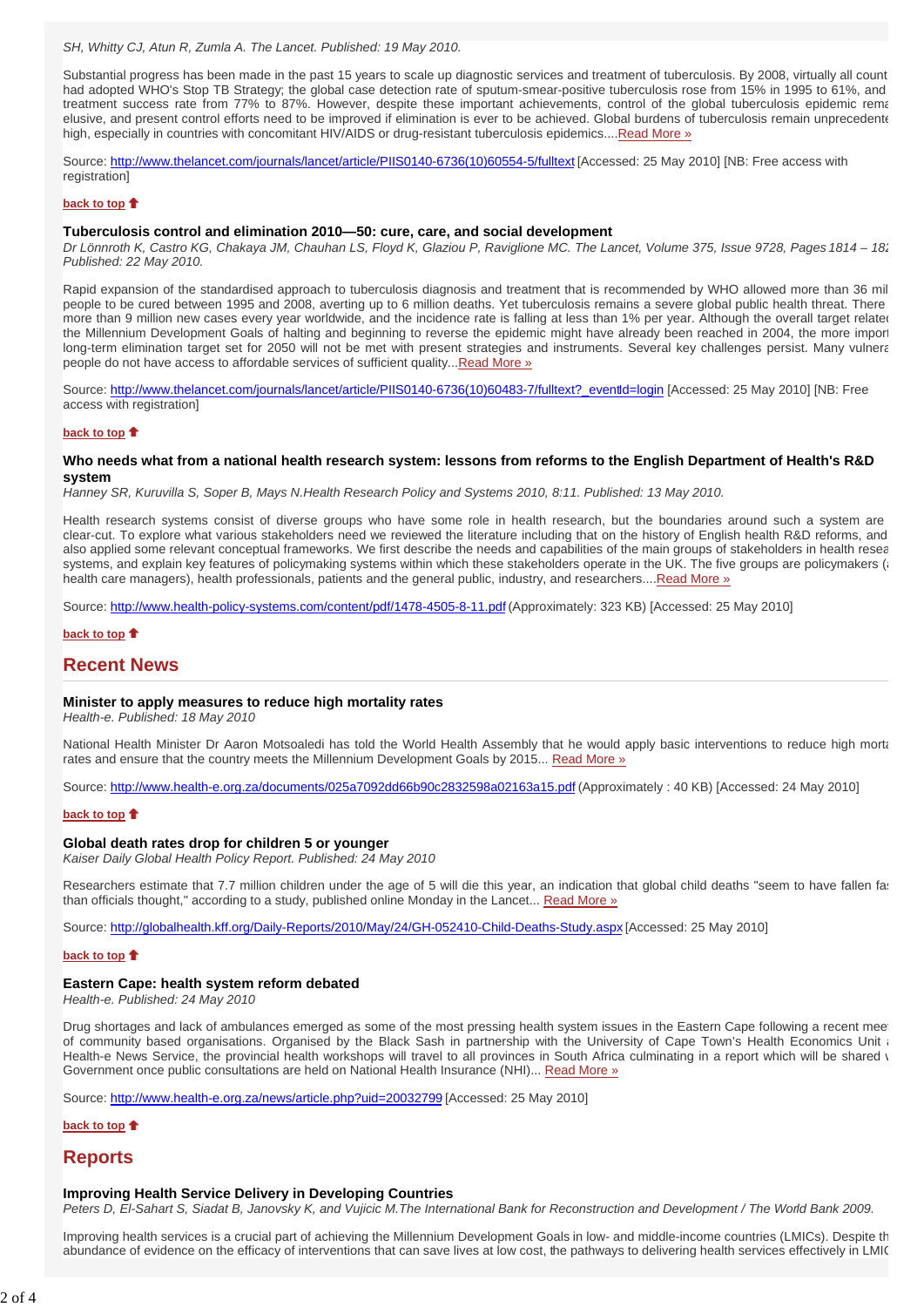are not well known. Decision makers around the world need better information about which strategies to improve health services work best, or how make current strategies more effective. Click Here for Full Report »

Source: http://www.enrecahealth.dk/news/e-learning/Improving\_Health\_Service\_Delivery.pdf (Approximately: 2422 KB) [Accessed: 24 May 2010]

**back to top**  $\bullet$ 

# **Publications**

#### **The District Health Barometer 2008/09**

*Health Systems Trust. Published: May 2010.*

District health managers and policy makers across South Africa and world-wide can now enjoy internet access to the District Health Barome 2008/09. Keeping abreast with the latest international publishing trends, the District Health Barometer 2008/09 has been published on the H website and is also available on CD. Click Here for more info »

To download each chapter or the complete PDF: http://www.hst.org.za/publications/864

#### **back to top**

### **Equity, Social Determinants and Public Health**

*World Health Organization*

This book analyses the impact of social determinants on specific health conditions. Stemming from the recommendations of the Commission Social Determinants of Health, promising interventions to improve health equity are presented for the areas of: alcohol-related disorde cardiovascular diseases, child health and nutrition, diabetes, food safety, maternal health, mental health, neglected tropical diseases, oral hea pregnancy outcomes, tobacco and health, tuberculosis, and violence and injuries. Click Here for more info »

Source: http://whqlibdoc.who.int/publications/2010/9789241563970\_eng.pdf (Approximately: 2MB) [Accessed: 24 May 2010]

#### **back to top**

#### **Health Systems in Action: An ehandbook for leaders and managers**

*Management Sciences for Health*

This electronic resource provides managers of health programmes and health services with practical information to help strengthen health syste Health Systems in Action will help health workers align the building blocks of a health system for greater health impact. The eHandbook focuses leading and managing, promoting good governance, planning, managing human resources, managing finances, monitoring and evaluation, managing health service delivery. Click Here for more info »

Source: http://www.msh.org/Documents/upload/msh\_eHandbook\_complete.pdf (Approximately: 3769 KB) [Accessed: 21 May 2010]

#### **back to top**

## **Conferences**

### **First Southern African Telemedicine Conference**

*16-17 September 2010. MRC Conference centre, Parow Valley, Cape Town, South Africa URL: http://www.satelemedicine.co.za/index.html*

The South African Medical Research Council (SA MRC) in conjunction with MTN and the University of Stellenbosch will be hosting the 1st South African Telemedicine Conference which hopes to bring together researchers, professionals, academics, health practitioners, students, hea analysts, etc. working in the discipline of telemedicine. The theme for this first Southern African Telemedicine conference is "Bridging the gap signify the promise of telemedicine to bridge distances in the delivery of healthcare, but also to express our desire to bridge the gaps betwe Telemedicine role players in Southern Africa.

#### **back to top**

#### **African Indigenous Knowledge Systems Conference**

*2-3 June 2010. The Park Hyatt Rosebank, Johannesburg, South Africa URL: http://www.archivalplatform.org/conferences/entry/indigenous\_knowledge/* 

This conference will review and examine policies and developments, around AIKS, that have been put in place over the last ten years in Sub-Saha Africa. It will deliberate on regional challenges for regional AIKS policy initiatives. Some of the topical issues that will be covered include: contribution of African Traditional Medicine to primary health care, HIV, AIDS and TB prevention; AIKS in promoting economic development; and role of translation and interpreting in promoting and developing indigenous languages amongst others.

#### **back to top**

# **Training and Resources**

## **M&E of HIV/AIDS Programmes Workshop**

*Measure Evaluation. Date: 2-13 May 2010*

Measure Evaluation is pleased to announce an opportunity for training in monitoring and evaluation for professionals in the Anglophone Africa reg This two-week course is offered in collaboration with the School of Health Sciences and Public Health and Continuing Education at the Universit Pretoria and will provide intensive training in the fundamental concepts and tools for monitoring and evaluating HIV/AIDS programmes. The cours designed for national and sub-national level M&E professionals and their counterparts, assistants and advisors who are involved with implementation of HIV/AIDS programmes.